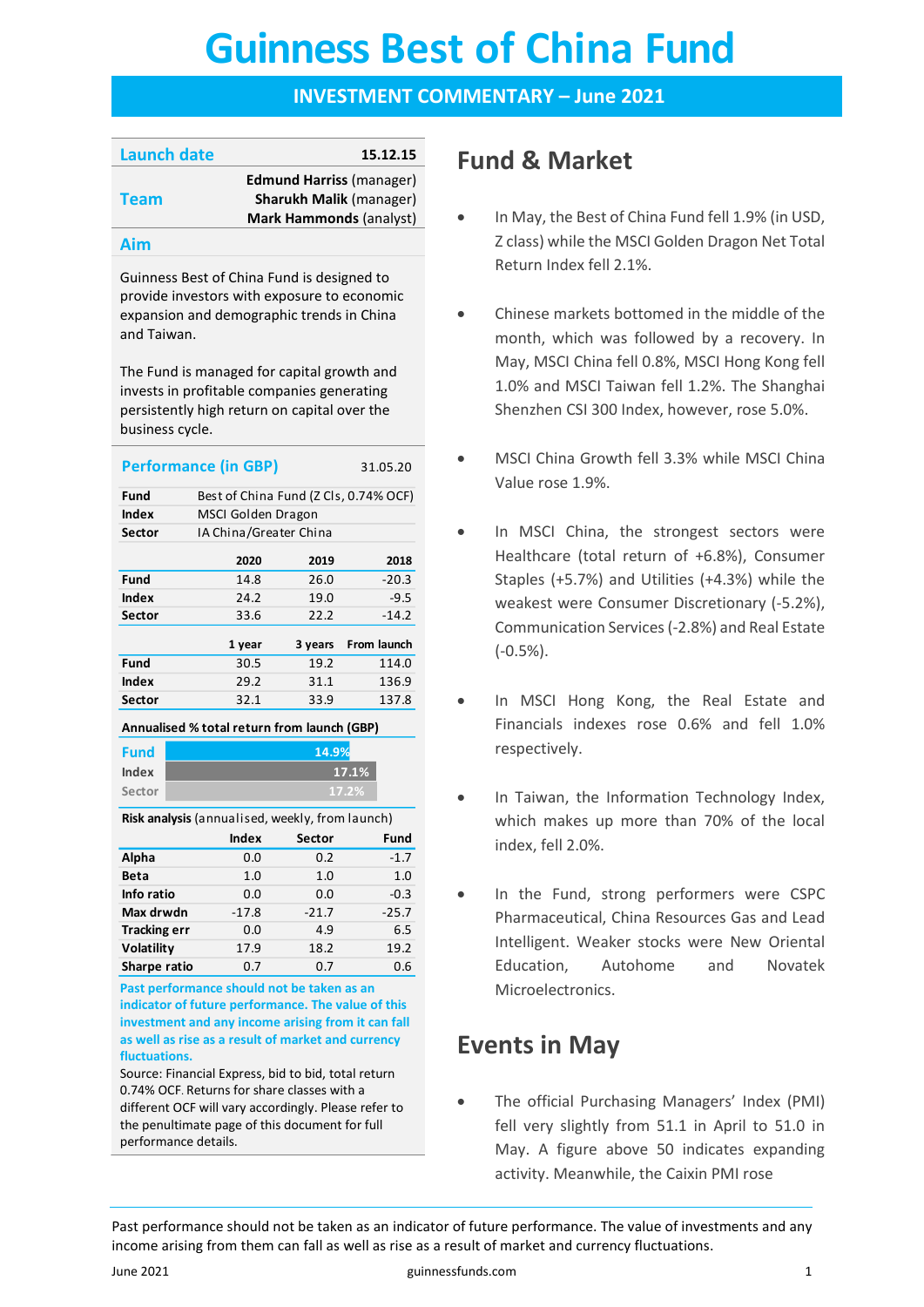### **Guinness Best of China Fund**

very slightly from 51.9 in April to 52.0 in May. Both measures showed higher raw material prices.

- Retail sales grew 10.1% year-on-year (yoy) in May, which was weaker than expected.
- Credit growth has clearly been slowing down. Total social financing, the broadest measure of credit growth, grew 11.0% in May. This compares to 12.6% growth in 2020. The government's focus is now on managing the trade-off between supporting economic growth and controlling financial risks.
- Headline consumer price inflation (CPI) was 1.3% in May while producer price inflation (PPI) was 9.0%. Despite rising PPI, the PBOC is expecting average CPI to be below 2.0% this year.
- Census data revealed that China's working age population continued to fall over the past decade. Birth rates continue to fall, prompting the government to allow each family to have three children. But it was only in 2016 that the government allowed all families to have two children, which did not lead to a sustained increased in birth rates. The government will have to do more to incentivise families to have more children. This will include managing high housing costs in tier one and two cities, as well as improving the general quality of public schooling.
- The Renminbi continued to appreciate against the dollar, reaching USDCNY 6.37 at the end of May which was its strongest level since 2018. As a result, the PBOC increased the level of foreign currency deposits that banks must hold in their reserves, which should help slow down the pace of currency appreciation.

### **Portfolio Performance**

In May, the top and bottom five contributors to performance are shown below, with the contribution to relative performance shown in brackets:

| <b>Top 5 Contributors</b>      | <b>Top 5 Detractors</b>          |
|--------------------------------|----------------------------------|
| CSPC Pharmaceutical (+0.6%)    | New Oriental Education (-1.1%)   |
| Underweight in Alibaba (+0.6%) | Novatek Microelectronics (-0.7%) |
| China Resources Gas (+0.5%)    | Autohome (-0.5%)                 |
| Meituan (not held) (+0.4%)     | Elite Material (-0.3%)           |
| China Merchants Bank (+0.3%)   | Catcher Technology (-0.2%)       |

*Attribution relative to a portfolio holding the weighted average of the iShares MSCI China ETF, iShares MSCI Hong Kong ETF and iShares MSCI Taiwan ETF.* 

Chinese markets have been weak between February and May, falling 21% from peak to trough. Notably, growth stocks fell by much more (-27%) compared to value stocks (-14%). We are pleased that the Fund outperformed MSCI China in the sell-off. However as the Fund invests in companies with exposure to the structural growth themes we have identified, we find it more interesting to compare it against the growth index. As a reminder, over the past five years, the Fund has grown sales and earnings at a significantly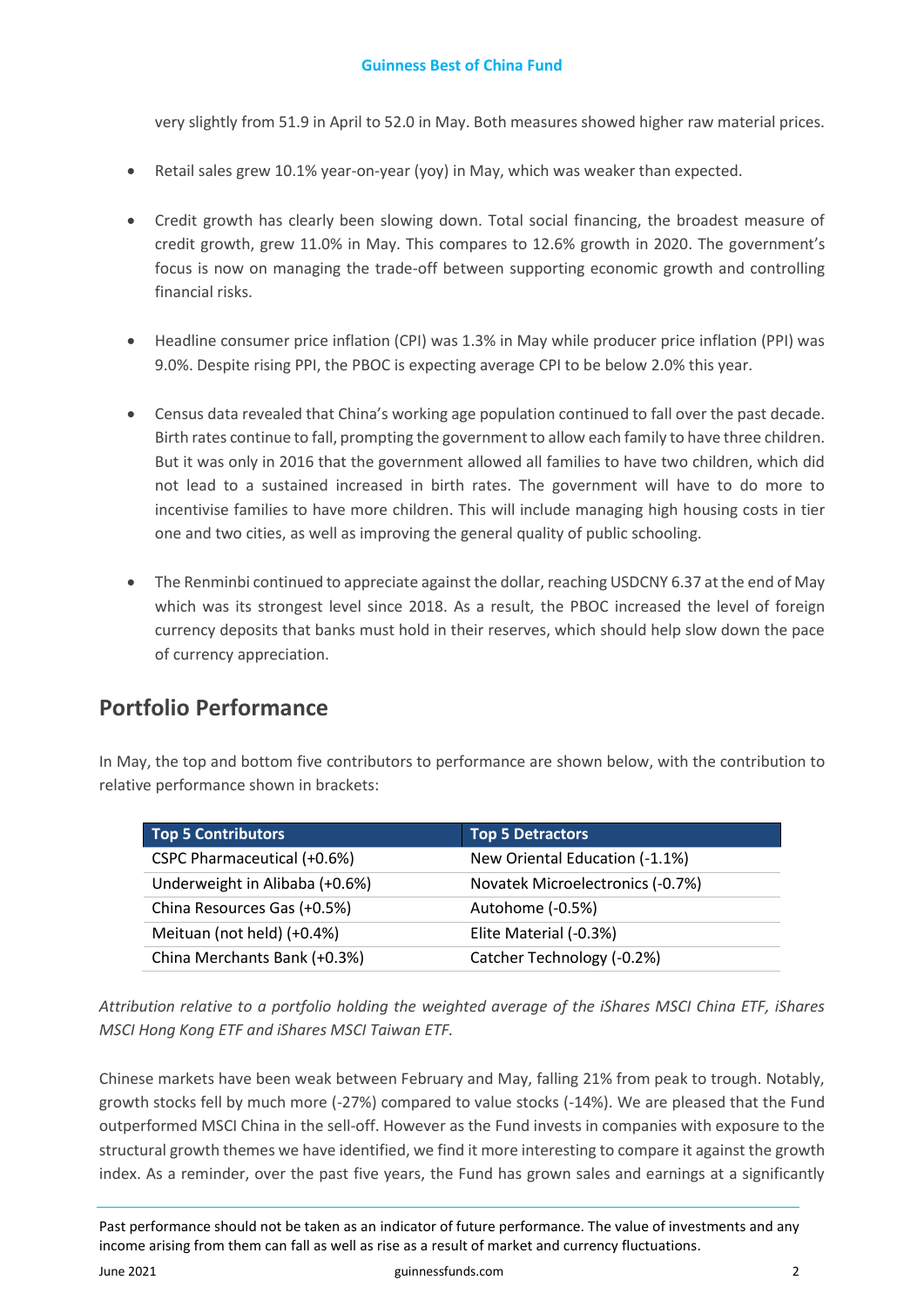### **Guinness Best of China Fund**

higher rate than the growth index. In the sell-off, the Fund outperformed the growth index by 11% and only underperformed by the value index by 2%. During the rebound which started in the middle of May, the value index has actually been ahead of the growth index. The Fund has outperformed both the China index as well as the growth index in the rebound.



China's Return During the Sell-Off

*Returns from 17/02/21 to 13/05/21.*



China's Return During the Rebound

## **Company Updates**

CSPC Pharmaceutical reported good first quarter results. The company's largest product, NBP which is used to treat strokes, faced significant price cuts to remain on the national reimbursement list. But volume growth has been rapid in the two months after the price cut and there is a chance that sales could be flat for the year. Looking at the rest of the business, there are signs that CSPC has the ability to find new growth drivers. It recently won approval to sell Amphotericin B, an anti-fungal generic drug, which could be a decent contributor to revenue and earnings in the future. CSPC also signed a deal with KeyMed

Past performance should not be taken as an indicator of future performance. The value of investments and any income arising from them can fall as well as rise as a result of market and currency fluctuations.

June 2021 guinnessfunds.com 3

*Returns from 13/05/21 to 28/05/21.*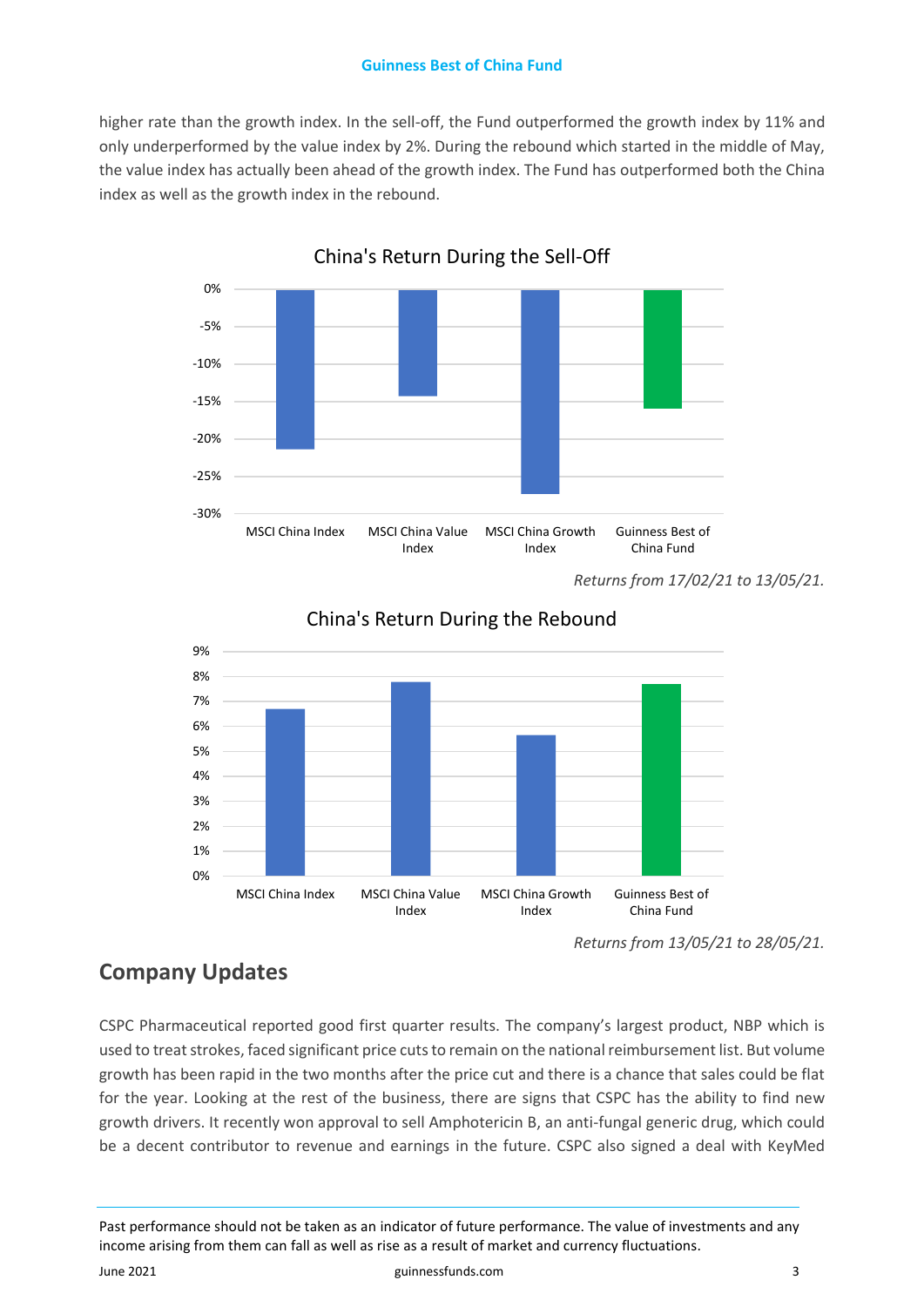Bioscience for CM310, which is used to treat respiratory illnesses like asthma. Overall, for a growing businesses, we think the valuation for the company is very undemanding.

China Resources Gas' (CRG) volume was 22% higher in the first four months of 2021 than in the first four months of 2019. The company's dollar margin has so far been stable despite higher input costs, due to a rebound in sales from higher margin commercial customers. CRG is in the process of passing on higher costs to its residential customers, a sign of its pricing power.

New Oriental Education continues to come under regulatory pressure. The company is one of the largest providers of after school tuition services but the government is trying to reduce students' workload. The issue is deemed important enough for party leadership to be involved as, for example, Premier Le Keqiang commented on the issue. Currently, the level of regulatory intervention is uncertain and we await further details.

### **Summary view & outlook**

The pace of credit growth continues to slow down, signalling that the government is now balancing the need to support economic growth against the risks arising from rising debt. We think the end of the easing cycle is likely to lower the multiples that the market is willing to pay, especially in the A share market. In the Fund, we aim to invest in growing, profitable businesses exposed to the seven structural growth themes we have identified. But valuations are key here – we want to avoid situations where a valuation derating could potentially offset much, if not all, of the expected earnings growth. The Fund trades at an expected P/E ratio of 15.6, this puts it a discount of 6% to the benchmark which trades at 16.7x. Over the past five years, the aggregate sales and earnings of the Fund have grown at an annualised rate of 11% each. This is a sign of the benefits of our process – our companies have shown evidence that they take advantage of the structural growth opportunities present, and we expect them to continue to do so.

**Edmund Harriss** (portfolio manager) **Sharukh Malik, CFA** (portfolio manager) **Mark Hammonds, CFA** (analyst)

#### **Data sources**

Fund performance: *Financial Express, total return 0.74% OCF*

Index and stock data: *Bloomberg*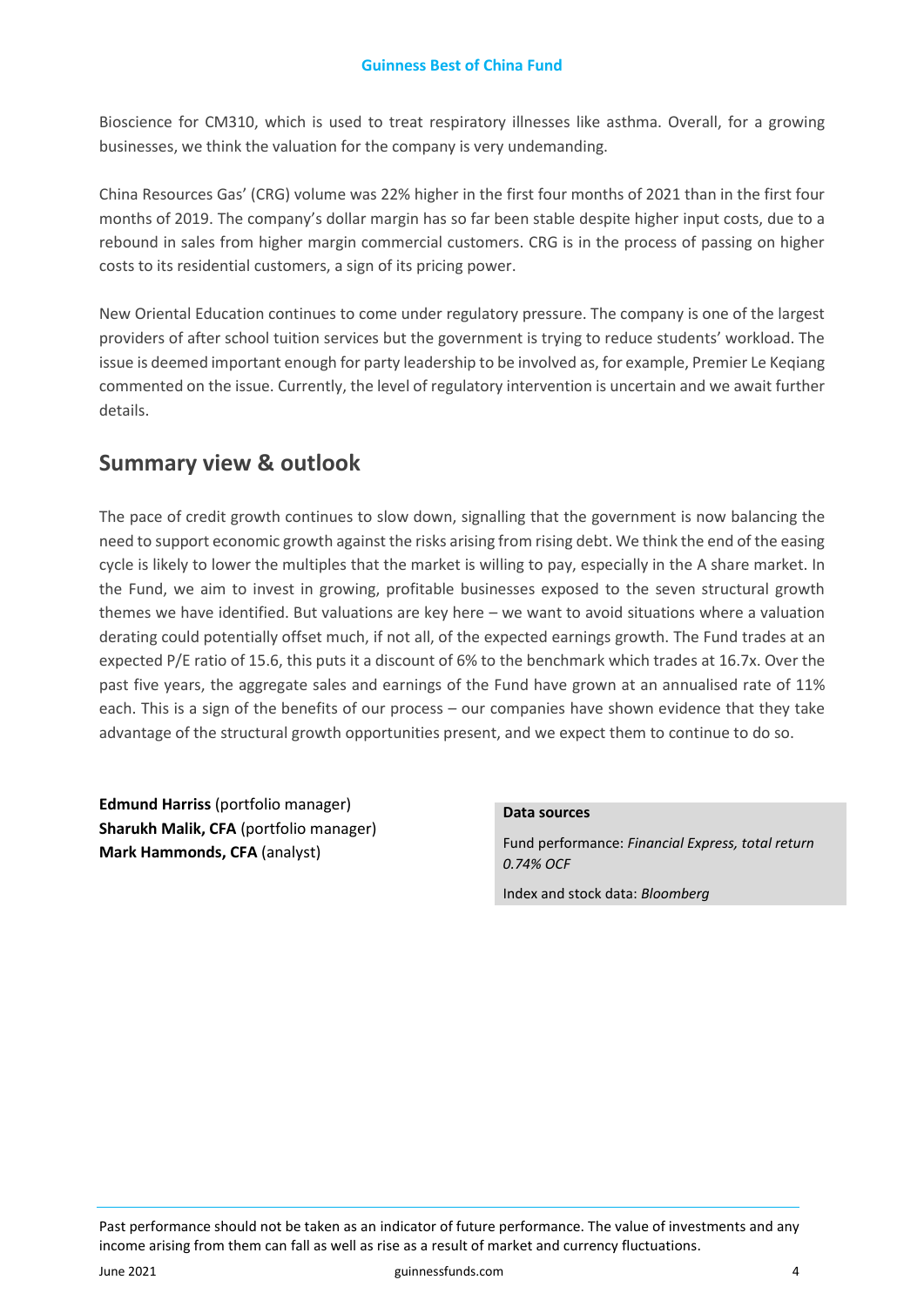#### **Guinness Best of China Fund**

| <b>PORTFOLIO</b>               |       |                         |       |           |                              | 31/05/2021 |
|--------------------------------|-------|-------------------------|-------|-----------|------------------------------|------------|
| <b>Fund top 10 holdings</b>    |       | <b>Sector analysis</b>  |       |           | <b>Geographic allocation</b> |            |
| China Lesso Group              | 4.1%  | Consumer Disc.          |       | 23.0%     |                              |            |
| <b>CSPC Pharmaceutical Gro</b> | 3.9%  | IT                      | 21.9% | China     |                              | 83.7%      |
| Beijing Oriental Yuhong        | 3.6%  | Comm. Serv.             | 11.8% |           |                              |            |
| Wuxi Lead Intelligent Equ      | 3.5%  | <b>Health Care</b>      | 10.5% |           |                              |            |
| China Medical System           | 3.5%  | Industrials             | 9.6%  | Taiwan    | 12.2%                        |            |
| China Merchants Bank           | 3.5%  | Financials              | 6.4%  |           |                              |            |
| China Resources Gas Gro        | 3.4%  | <b>Consumer Staples</b> | 6.1%  |           |                              |            |
| <b>Haier Smart Home</b>        | 3.3%  | Materials               | 3.6%  | Hong Kong | 3.1%                         |            |
| Novatek Microelectronics       | 3.3%  | <b>Utilities</b>        | 3.4%  |           |                              |            |
| Zhejiang Supor                 | 3.2%  | Real Estate             | 2.7%  |           |                              |            |
| % of Fund in top 10            | 35.3% | Cash                    | 1.0%  | Cash      | 1.0%                         |            |
| Total number of stocks         | 37    |                         |       |           |                              |            |

#### **PERFORMANCE**

**31/05/2021**

|                         | Annualised % total return from launch (GBP) |  |
|-------------------------|---------------------------------------------|--|
| $-1/4$ $-1$ $-2$ $-1/4$ |                                             |  |

| <b>Fund (Z Class, 0.74% OCF)</b>      | 14.9% |
|---------------------------------------|-------|
| <b>MSCI Golden Dragon Index</b>       | 17.1% |
| IA China/Greater China sector average | 17.2% |

| Discrete years % total return (GBP)   |            | <b>May '21</b>   | <b>May '20</b> | May '19    | May '18    | May '17        |
|---------------------------------------|------------|------------------|----------------|------------|------------|----------------|
| Fund (Z Class, 0.74% OCF)             |            | 30.5             | 8.3            | $-15.6$    | 21.8       | 50.4           |
| MSCI Golden Dragon Index              |            | 29.2             | 9.9            | $-7.7$     | 19.0       | 46.5           |
| IA China/Greater China sector average |            | 32.1             | 14.7           | $-11.6$    | 24.2       | 44.2           |
| Cumulative % total return (GBP)       | 1<br>month | Year-<br>to-date | 1<br>vear      | 3<br>vears | 5<br>vears | From<br>launch |
| Fund (Z Class, 0.74% OCF)             | $-3.3$     | 6.3              | 30.5           | 19.2       | 118.3      | 114.0          |
| MSCI Golden Dragon Index              | $-2.3$     | 2.4              | 29.2           | 31.1       | 128.4      | 136.9          |
| IA China/Greater China sector average | $-0.5$     | 1.0              | 32.1           | 33.9       | 139.8      | 137.8          |

|  | <b>RISK ANALYSIS</b> |
|--|----------------------|
|  |                      |

| <b>RISK ANALYSIS</b>                                |          |          | 31/05/2021 |
|-----------------------------------------------------|----------|----------|------------|
| Annualised, weekly, from launch on 15.12.15, in GBP | Index    | Sector   | Fund       |
| Alpha                                               | 0.00     | 0.23     | $-1.71$    |
| Beta                                                | 1.00     | 0.98     | 1.01       |
| Information ratio                                   | 0.00     | $-0.03$  | $-0.27$    |
| Maximum drawdown                                    | $-17.78$ | $-21.67$ | $-25.74$   |
| R squared                                           | 1.00     | 0.93     | 0.88       |
| Sharpe ratio                                        | 0.73     | 0.71     | 0.57       |
| Tracking error                                      | 0.00     | 4.85     | 6.53       |
| Volatility                                          | 17.90    | 18.20    | 19.24      |

**Past performance should not be taken as an indicator of future performance. The value of this investment and any income arising from it can fall as well as rise as a result of market and currency fluctuations. Returns for share classes with a different OCF will vary accordingly**

Source: Financial Express, bid to bid, total return (0.74% OCF). Fund launch date: 15.12.2015.